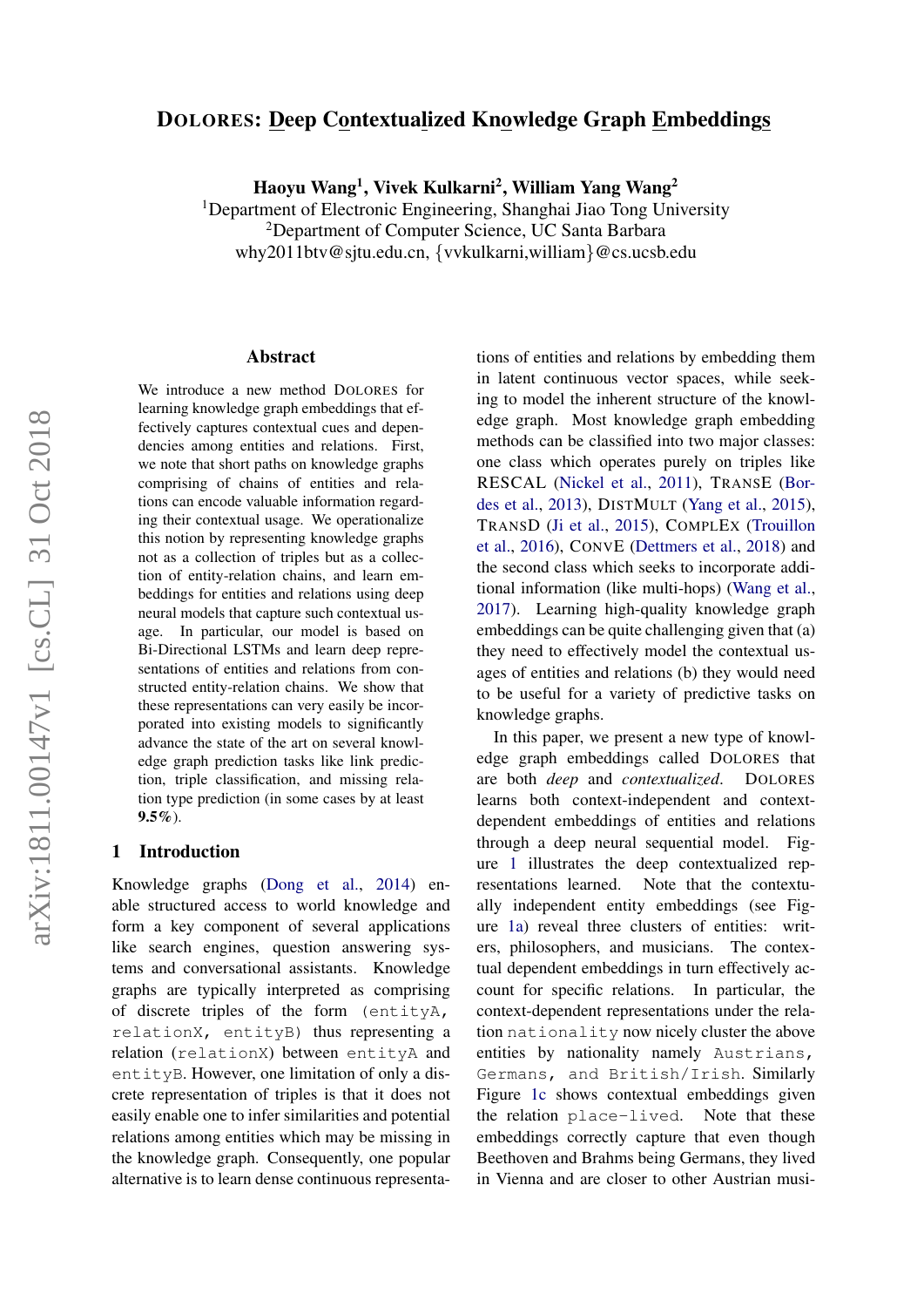<span id="page-1-0"></span>

Figure 1: Context independent and dependent embeddings learned by DOLORES. (a) shows context-independent representations of writers (red), philosophers (green), and musicians (blue); (b) shows contextual embeddings with relation '/people/nationality': Austrians (green), Germans (blue), British/Irish (red). (c) shows contextual embeddings with relation '/people/place lived/location', we can see that Beethoven and Brahms (in blue), though Germans (other Germans are in red), lived in Vienna, Austria (Austrians are in green) and lie in between Germans and Austrians.

cians like Schubert.

Unlike most knowledge graph embeddings like TRANSD, TRANSE [\(Bordes et al.,](#page-8-0) [2013;](#page-8-0) [Ji et al.,](#page-9-3) [2015\)](#page-9-3) etc. which are typically learned using shallow models, the representations learned by DO-LORES are deep: dependent on an entire path (rather than just a triple), are functions of internal states of a Bi-Directional LSTM and composed of representations learned at various layers potentially capturing varying degrees of abstractions. DOLORES is inspired by recent advances in learning word representations (word embeddings) from deep neural language models using Bi-Directional LSTMs [\(Peters et al.,](#page-9-6) [2018\)](#page-9-6). In particular, we derive connections between the work of Peters et al. [\(2018\)](#page-9-6) who learn *deep contextualized* word embeddings from sentences using a Bi-Directional LSTM based language model and *random walks on knowledge graphs*. These connections enable us to propose new "deep contextualized" knowledge graph embeddings which we call DOLORES embeddings.

Knowledge Embeddings learned using DO-LORES can easily be used as input representations for predictive models on knowledge graphs. More importantly, when existing predictive models use input representations for entities and relations, we can easily replace those representations with DO-LORES representations and significantly improve the performance of existing models. Specifically, we show that DOLORES embeddings advance the state-of-the-art models on various tasks like link prediction, triple classification and missing relation type prediction.

To summarize, our contributions are as follows:

1. We present a new method DOLORES of learning deep contextualized knowledge graph embeddings using a deep neural sequential model.

- 2. These embeddings are functions of hidden states of the deep neural model and can capture both *context-independent* and *contextdependent* cues.
- 3. We show empirically that DOLORES embeddings can easily be incorporated into existing predictive models on knowledge graphs to advance the state of the art on several tasks like link prediction, triple classification, and missing relation type prediction.

# 2 Related Work

Extensive work exists on knowledge graph embeddings dating back to Nickel, Tresp, and Kriegel [\(2011\)](#page-9-1) who first proposed RESCAL based on a matrix factorization approach. Bordes et al. [\(2013\)](#page-8-0) advanced this line of work by proposing the first translational model TRANSE which seeks to relate the head and tail entity embeddings by modeling the relation as a translational vector. This culminated in a long series of new knowledge graph embeddings all based on the translational principle with various refinements [\(Wang et al.,](#page-9-7) [2014;](#page-9-7) [Lin et al.,](#page-9-8) [2015;](#page-9-8) [Ji et al.,](#page-9-3) [2015;](#page-9-3) [Yang et al.,](#page-9-2) [2015;](#page-9-2) [Trouillon et al.,](#page-9-4) [2016;](#page-9-4) [Nickel and Kiela,](#page-9-9) [2017;](#page-9-9) [Minervini et al.,](#page-9-10) [2017;](#page-9-10) [Xiao et al.,](#page-9-11) [2017;](#page-9-11) [Ma et al.,](#page-9-12) [2017;](#page-9-12) [Chen and Zaniolo,](#page-8-2) [2017;](#page-8-2) [Chen](#page-8-3) [et al.,](#page-8-3) [2018\)](#page-8-3). Some recently proposed models like MANIFOLDE [\(Xiao et al.,](#page-9-13) [2016\)](#page-9-13) attempt to learn knowledge graph embeddings as a manifold while embeddings like HOLE [\(Nickel et al.,](#page-9-1) [2011\)](#page-9-1) derive inspiration from associative memories. Furthermore, with the success of neural models, models based on convolutional neural networks have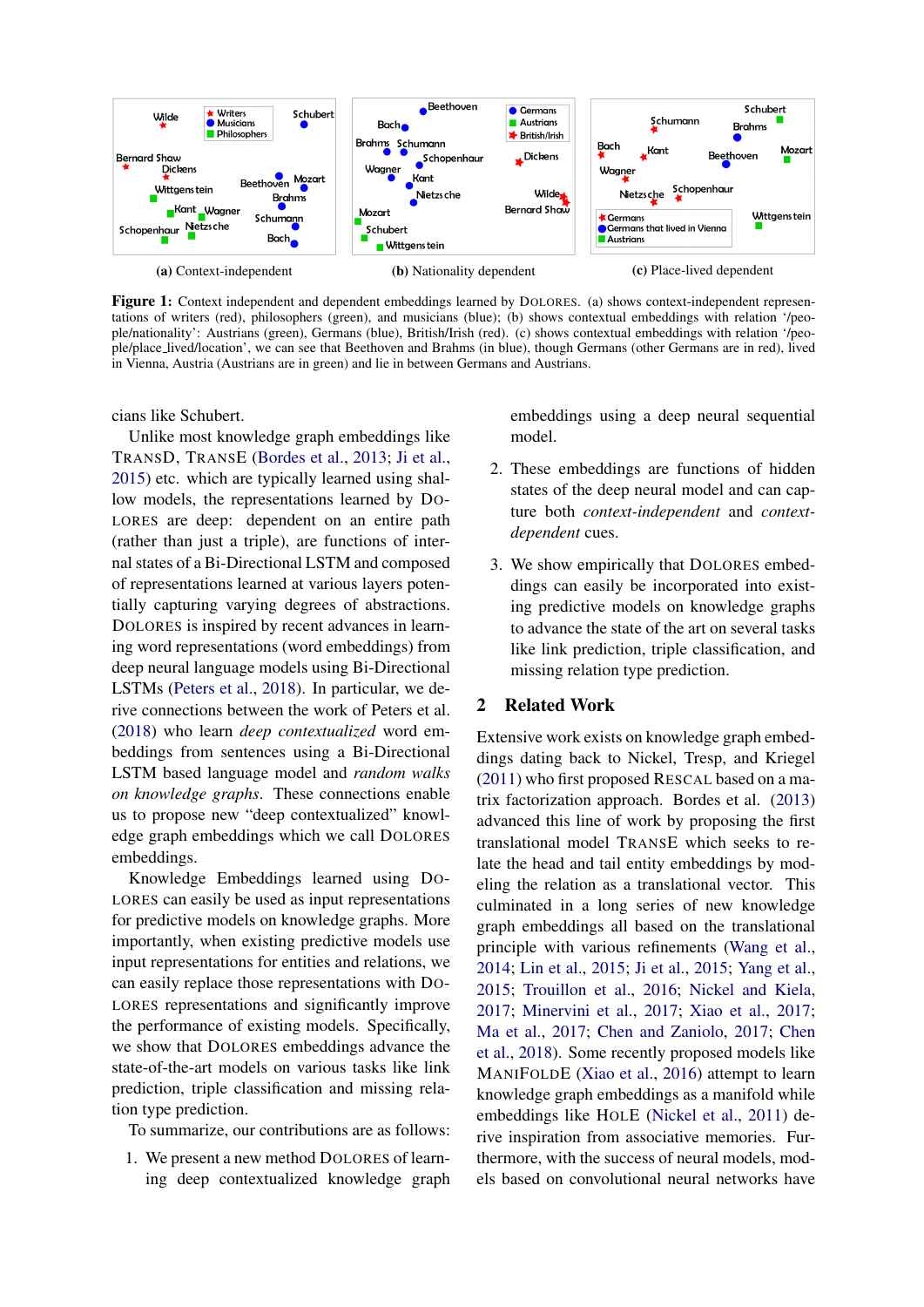been proposed like [\(Dettmers et al.,](#page-8-1) [2018;](#page-8-1) [Shi and](#page-9-14) [Weninger,](#page-9-14) [2017\)](#page-9-14) to learn knowledge graph embeddings. Other models in this class of models include CONVKB [\(Nguyen et al.,](#page-9-15) [2018b\)](#page-9-15) and KB-GAN [\(Cai and Wang,](#page-8-4) [2018\)](#page-8-4). There has been some work on incorporating additional information like entity types, relation paths etc. to learn knowledge graph representations. Palumbo et al. [\(2018\)](#page-9-16) use NODE2VEC to learn embeddings of entities and items in a knowledge graph. A notable class of methods called "path-ranking" based models directly model paths between entities as features. Examples include Path Ranking Algorithm (PRA) [\(Lao et al.,](#page-9-17) [2012\)](#page-9-17), PTransE [\(Lin et al.,](#page-9-8) [2015\)](#page-9-8) and models based on recurrent neural networks [\(Nee](#page-9-18)[lakantan et al.,](#page-9-18) [2015;](#page-9-18) [Das et al.,](#page-8-5) [2017\)](#page-8-5). Besides, Das et al. [\(2018\)](#page-8-6) propose a reinforcement learning method that addresses practical task of answering questions where the relation is known, but only one entity. Hartford et al. [\(2018\)](#page-9-19) model interactions across two or more sets of objects using a parameter-sharing scheme.

While most of the above models except for the recurrent-neural net abased models above are shallow our model DOLORES differs from all of these works and especially that of Palumbo et al. [\(2018\)](#page-9-16) in that we learn deep contextualized knowledge graph representations of entities and relations using a deep neural sequential model. The work that is closest to our work is that of Das et al. [\(2017\)](#page-8-5) who directly use an RNN-based architecture to model paths to predict missing links. We distinguish our work from this in the following key ways: (a) First, unlike Das et al. [\(2017\)](#page-8-5), our focus is not on path reasoning but on learning rich knowledge graph embeddings useful for a variety of predictive tasks. Moreover while Das et al. [\(2017\)](#page-8-5) need to use paths generated from PRA that typically correlate with relations, our method has no such restriction and only uses paths generated by generic random walks greatly enhancing the scalability of our method. In fact, we incorporate DOLORES embeddings to improve the perfor-mance of the model proposed by Das et al. [\(2017\)](#page-8-5). (b) Second, and most importantly we learn knowledge graph embeddings at multiple layers each potentially capturing different levels of abstraction. (c) Finally, while we are inspired by the work of Peters et al. [\(2018\)](#page-9-6) in learning deep word representations, we build on their ideas by drawing connections between knowledge graphs and language

modeling [\(Peters et al.,](#page-9-6) [2018\)](#page-9-6). In particular, we propose methods to use random walks over knowledge graphs in conjunction with the machinery of deep neural language modeling to learn powerful deep contextualized knowledge graph embeddings that improve the state of the art on various knowledge graph tasks.

# 3 Method and Models

#### 3.1 Problem Formulation

Given a knowledge graph  $G = (E, R)$  where  $E$  denotes the set of entities and  $R$  denotes the set of relations among those entities, we seek to learn d-dimensional embeddings of the entities and relations. In contrast to previous knowledge graph embedding methods like [\(Bordes et al.,](#page-8-0) [2013;](#page-8-0) [Wang et al.,](#page-9-7) [2014;](#page-9-7) [Ji et al.,](#page-9-3) [2015;](#page-9-3) [Lin et al.,](#page-9-8) [2015;](#page-9-8) [Trouillon et al.,](#page-9-4) [2016\)](#page-9-4) which are based on shallow models and operates primarily on triples, our method DOLORES uses a *deep* neural model to learn *"deep" and "contextualized"* knowledge graph embeddings.

Having formulated the problem, we now describe DOLORES. DOLORES consists of two main components:

- 1. Path Generator This component is responsible for generating a large set of entity-relation chains that reflect the varying contextual usages of entities and relations in the knowledge graph.
- 2. Learner This component is a deep neural model that takes as input entity-relation chains and learns entity and relation embeddings which are weighted linear combination of internal states of the model thus capturing context dependence.

Both of the above components are motivated by recent advances in learning deep representations of words in language modeling. We motivate this below and also highlight key connections that enable us to build on these advances to learn DO-LORES knowledge graph embeddings.

# 3.2 Preliminaries

Language Modeling Recall that the goal of a language model is to estimate the likelihood of a sequence of words:  $w_1, w_2, \dots, w_n$  where each word  $w_i$  is from a finite vocabulary  $V$ . Specifically, the goal of a *forward language model* is to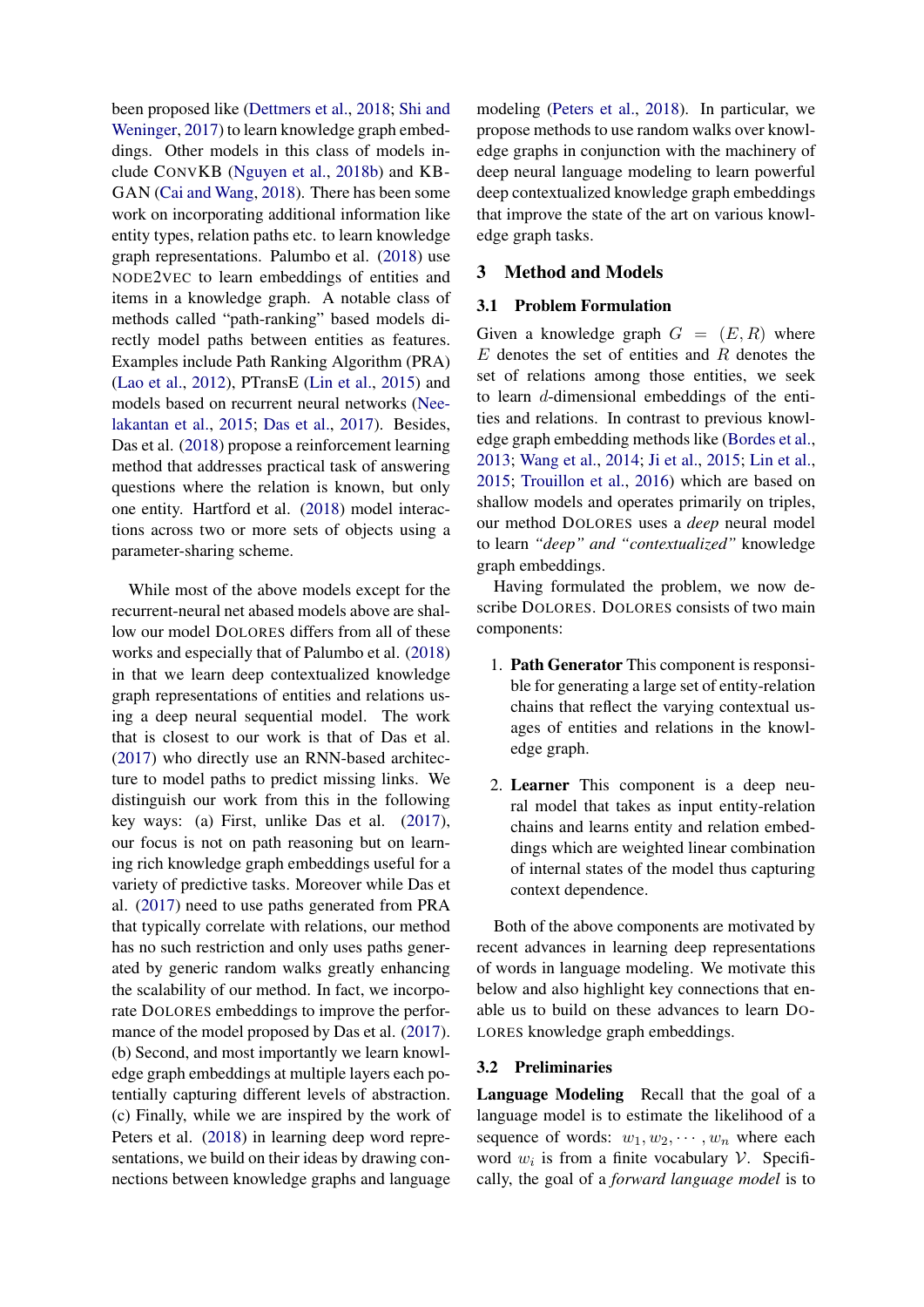model  $Pr(w_i|w_1, w_2, \dots, w_{i-1})$ . While, traditionally this has been modeled using count-based "n-gram based" models (Manning and Schütze, [1999;](#page-9-20) [Jurafsky,](#page-9-21) [2000\)](#page-9-21), recently deep neural models like LSTMs and RNN's have been used to build such language models. As noted by Peters et al. [\(2018\)](#page-9-6), a forward language model implemented using an LSTM of "L" layers works as follows: At each position k, each LSTM layer outputs a *contextdependent* representation denoted by  $\overrightarrow{h_{k,j}}$  corresponding to the  $j^{th}$  layer of the LSTM. The topmost layer of the LSTM is then fed as input to a softmax layer of size  $|V|$  to predict the next token. Similarly, a backward language model which models  $Pr(w_i|w_{i+1}, w_{i+2}, \dots, w_n)$  can be implemented using a "*backward*" LSTM producing similar representations. A Bi-Directional LSTM just combines both forward and backward directions and seeks to jointly maximize the log-likelihood of the forward and backward directional language model objectives.

We note that these context-dependent representations learned by the LSTM at each layer have been shown to be useful as "deep contextual" word representations in various predictive tasks in natural language processing [\(Peters et al.,](#page-9-6) [2018\)](#page-9-6). In line with this trend, we will also use deep neural sequential models more specifically Bi-Directional LSTMs to learn DOLORES embeddings. We do this by generalizing this approach to graphs by noting connections first noted by Perozzi, Al-Rfou, and Skiena [\(2014\)](#page-9-22).

Connection between Random Walks on Graphs and Sentences in Language Since the input to a language model is a large corpus or set of sentences, one can generalize language modeling approaches to graphs by noting that the analog of a sentence in graphs is a "random walk". More specifically, note that a truncated random walk of length T starting from a node "v" is analogous to a sentence and effectively captures the context of "v" in the network. More precisely, the same machinery used to learn representations of words in language models can now be adapted to learn deep contextualized representations of knowledge graphs.

This can easily be adapted to knowledge graphs by constructing paths of entities and relations. In particular, a random walk on a knowledge graph starting at entity  $e_1$  and ending at entity  $e_k$  is a sequence of the form  $e_1, r_1, e_2, r_2, \cdots, e_k$  repre-

senting the entities and the corresponding relations between  $e_1$  and  $e_k$  in the knowledge graph. Moving forward we denote such a path of entities and relations by  $\mathbf{q} = (e_1, r_1, e_2, r_2, \cdots, e_k)$ . We generate a large set of such paths from the knowledge graph G by performing several random walks on it which in turn yields a corpus of "sentences" S needed for "language modeling".

### 3.3 DOLORES: Path Generator

Having motivated the model and discussed preliminaries, we now describe the first component of DOLORES – the path generator.

Let S denote the set of entity-relation chains obtained by doing random walks in the knowledge graph. We adopt a component of NODE2VEC [\(Grover and Leskovec,](#page-9-23) [2016\)](#page-9-23) to construct S. In particular, we perform a  $2^{nd}$  order random walk with two parameters *p* and *q* that determine the degree of breadth-first sampling and depth-first sampling. Specifically as Grover and Leskovec [\(2016\)](#page-9-23) described, *p* controls the likelihood of immediately revisiting a node in the walk whereas *q* controls whether the walk is biased towards nodes close to starting node or away from starting node. We emphasize that while NODE2VEC has additional steps to learn dense continuous representations of nodes, we adopt only its first component to generate a corpus of random walks representing paths in knowledge graphs.

#### 3.4 DOLORES: Learner

Having generated a set of paths on knowledge graphs representing local contexts of entities and relations, we are now ready to utilize the machinery of language modeling using deep neural networks to learn DOLORES embeddings.

While traditional language models model a sentence as a sequence of words, we adopt the same machinery to model knowledge graph embeddings as follows: (a) A word is an (entity, relation) tuple, (b) we model a sentence as a path consisting of (entity, relation) tuples. Note that we have already established how to generate such paths from the knowledge graph using the path generator component.

Given such paths, we would like to model the probability of an entity-relation pair given the history and future context by a Bi-Directional Long Short-Term Memory network. In particular, the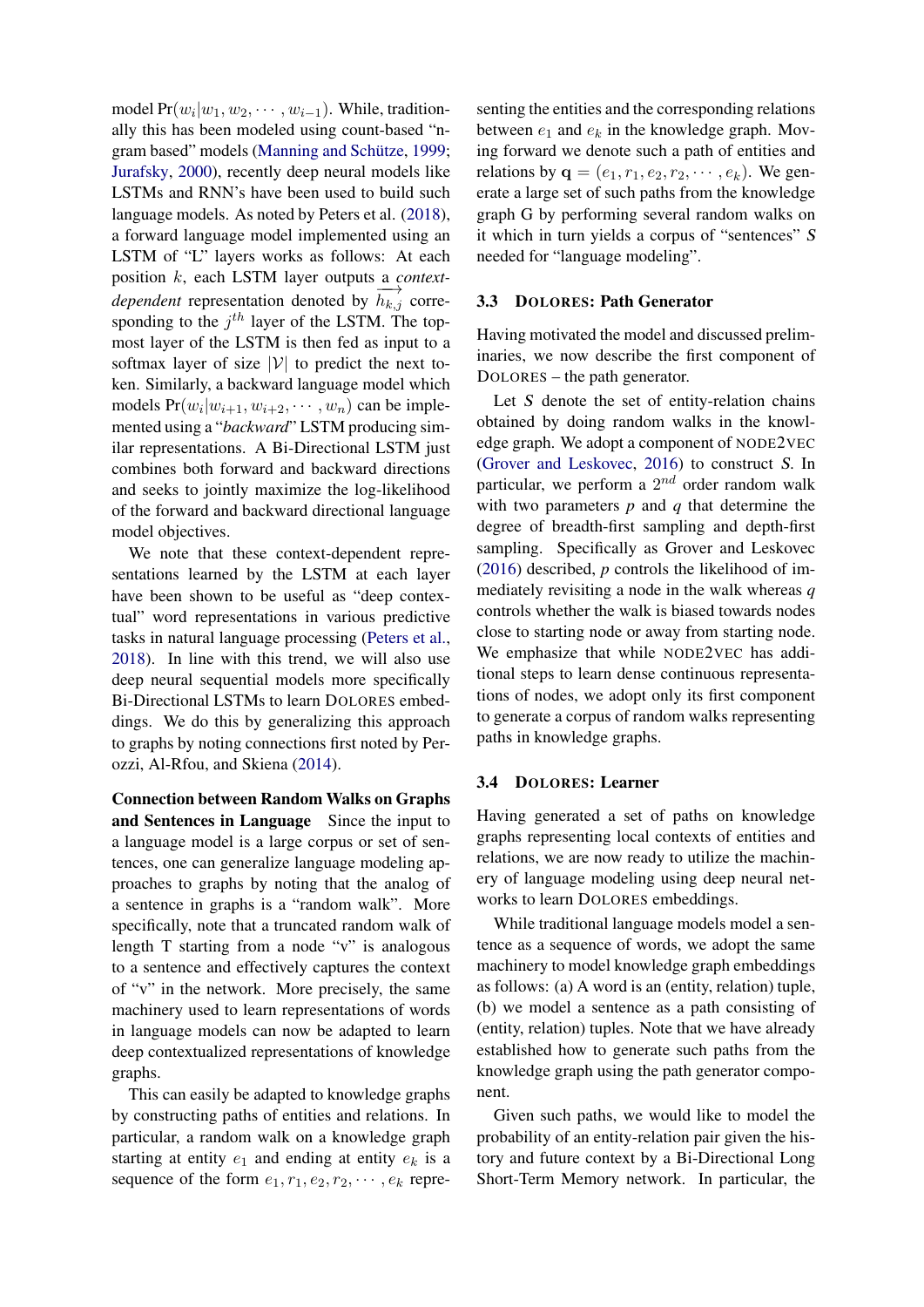<span id="page-4-0"></span>

Figure 2: Unrolled RNN architecture. The input to the deep Bi-Directional LSTM is entity-relation chains generated from random walks in KG. At each time step, the LSTM consumes the concatenation of entity and relation vectors. The "target" shown in the figure is the training target for the forward direction. Learned contextual representation of entity "Bach" is the concatenation of the embedding layer (green) and a linear combination of internal states of deeper layers (red and blue).

forward direction LSTM models:

$$
\Pr([e_1,r_1],[e_2,r_2],\cdots,[e_N,r_N]) =
$$

$$
\prod_{t=1}^{N} \Pr([e_t, r_t] \mid [e_1, r_1], [e_2, r_2], \cdots, [e_{t-1}, r_{t-1}]).
$$
\n(1)

Similarly, the backward direction LSTM models:

$$
\Pr([e_1, r_1], [e_2, r_2], \cdots, [e_N, r_N]) =
$$

$$
\prod_{t=1}^{N} \Pr([e_t, r_t] \mid [e_{t+1}, r_{t+1}], \cdots, [e_N, r_N]). \quad (2)
$$

Figure [2](#page-4-0) illustrates this succinctly. At each time-step *t*, we deal with an entity-relation pair  $[e_t, r_t]$ . We first map one-hot vectors of the  $e_t$  and  $r_t$  to an embedding layer, concatenate them to obtain context-independent representations which are then passed through *L* layers of a Bi-Directional LSTM. Each layer of LSTM outputs the pair's context-dependent representation  $\frac{\partial u}{\partial h_{t,i}}$ ,  $\frac{\partial u}{\partial h_{t,i}}$ , where i=1, 2, · · · , *L*. Finally, the output of the top layer of LSTM,  $\overrightarrow{h_{t,L}}, \overrightarrow{h_{t,L}},$  is used to predict the next pair  $[e_{t+1}, r_{t+1}]$  and  $[e_{t-1}, r_{t-1}]$ respectively using a softmax layer. Formally, we jointly maximize the log likelihood of the forward <span id="page-4-1"></span>and backward directions:

$$
\sum_{t=1}^{N} \log \Pr([e_t, r_t] \mid [e_1, r_1], \cdots, [e_{t-1}, r_{t-1}]; \Theta_{\mathbf{F}}) +
$$
  

$$
\sum_{t=1}^{N} \log \Pr([e_t, r_t] \mid [e_{t+1}, r_{t+1}], \cdots, [e_N, r_N]; \Theta_{\mathbf{B}}),
$$
  
(3)

where  $\Theta_{\mathbf{F}} = (\theta_x, \overrightarrow{\theta_{LSTM}}, \theta_s)$  corresponds to the parameters of the embedding layer, forwarddirection LSTM and the softmax layer respectively. Similarly  $\Theta_{\mathbf{B}} = (\theta_x, \theta_{LSTM}, \theta_s)$  corresponds to the similar set of parameters for the backward direction. Specifically, note that we share the parameters for the embedding and softmax layer across both directions. We maximize Equation [3](#page-4-1) by training the Bi-directional LSTMs using back-propagation through time.

Extracting DOLORES embeddings from the learner After having estimated the parameters of the DOLORES learner, we now extract the context-independent and context-dependent representations for each entity and relation and combine them to obtain DOLORES embeddings. More specifically, DOLORES embeddings are task specific combination of the context-dependent and context-independent representations learned by our learner. Note that our learner (which is an L-layer Bi-Directional LSTM) computes a set of  $2L+1$  representations for each entity-relation pair which we denote by:

$$
R_t = [x_t, \overrightarrow{h_{t,i}}, \overleftarrow{h_{t,i}} \mid i = 1, 2, \cdots, L],
$$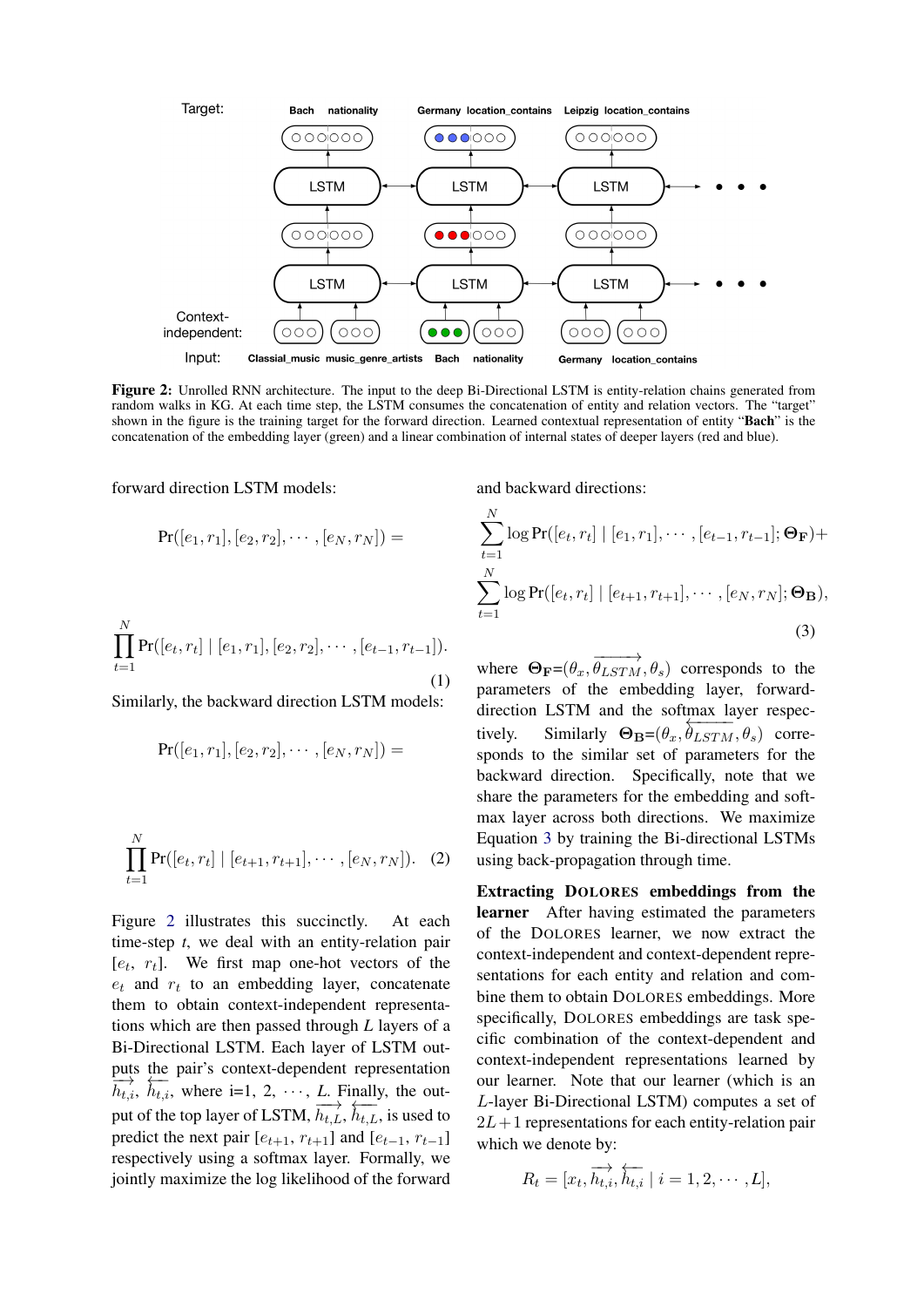<span id="page-5-0"></span>

| <b>TASK</b>            | PREVIOUS SOTA          | DOLORES+<br><b>BASELINE</b> | <b>INCREASE</b><br>(ABSOLUTE/<br><b>RELATIVE)</b> |              |
|------------------------|------------------------|-----------------------------|---------------------------------------------------|--------------|
| Link Prediction (head) | (Nguyen et al., 2018b) | 35.5                        | 37.5                                              | $2.0/3.1\%$  |
| Link Prediction (tail) | (Nguyen et al., 2018b) | 44.3                        | 48.7                                              | $4.4/7.9\%$  |
| Triple Classification  | (Nguyen et al., 2018b) | 88.20                       | 88.40                                             | $0.20/1.7\%$ |
| Missing Relation Type  | (Das et al., 2017)     | 71.74                       | 74.42                                             | $2.68/9.5\%$ |

Table 1: Summary of results of incorporating DOLORES embeddings on state-of-the-art models for various tasks. Note that in each case, simply incorporated DOLORES results in a significant improvement over the state of the art in various tasks like link prediction, triple classification and missing relation type prediction sometimes by as much as 9.5%.

<span id="page-5-1"></span>

|                                 | FB15K237   |          |          |            |        |          |            |       |          |
|---------------------------------|------------|----------|----------|------------|--------|----------|------------|-------|----------|
|                                 | HEAD       |          | TAIL     |            | AVG.   |          |            |       |          |
| <b>METHOD</b>                   | <b>MRR</b> | МR       | HITS@10  | <b>MRR</b> | MR     | HITS@10  | <b>MRR</b> | MR    | HITS@10  |
| TRANSE                          | 0.154      | 651      | 0.294    | 0.332      | 391    | 0.524    | 0.243      | 521   | 0.409    |
| CONVE                           | 0.204      | 375      | 0.366    | 0.408      | 189    | 0.594    | 0.306      | 283   | 0.480    |
| CONVKB (SOTA)                   | 0.355      | 348      | 0.459    | 0.443      | 178    | 0.572    | 0.399      | 263   | 0.515    |
| $CONVKB (+ DOLORES)$            | 0.375      | 316      | 0.476    | 0.487      | 158    | 0.596    | 0.431      | 237   | 0.536    |
| <b>IMPROVEMENT (RELATIVE %)</b> | $3.10\%$   | $9.20\%$ | $3.14\%$ | $7.90\%$   | 11.23% | $5.61\%$ | 5.32%      | 9.89% | $4.33\%$ |

Table 2: Performance of incorporating DOLORES on state-of-the-art model for link prediction. Note that we consistently and significantly improve the current state of the art in both subtasks: head entity and tail entity prediction (in some cases by at least 9%). *For all metrics except MR (mean rank) higher is better.*

where  $x_{t_i}$  is the context-independent embedding and  $\overline{h_{t,i}}$ ,  $\overline{h_{t,i}}$  correspond to the context-dependent embeddings from layer i.

Given a downstream model, DOLORES learns a weighted linear combination of the components of  $R_t$  to yield a single vector for use in the embedding layer of the downstream model. In particular

DolORES<sub>t</sub> = 
$$
[x_t, \sum_{i=1}^{L} \lambda_i h_{t,i}],
$$
 (4)

where we denote  $h_{t,i} = [\overrightarrow{h_{t,i}}, \overleftarrow{h_{t,i}}]$  and  $\lambda_i$  denote task specific learnable weights of the linear combination.

Incorporating DOLORES embeddings into existing predictive models on Knowledge Graphs While it is obvious that our embeddings can be used as features for new predictive models, it is also very easy to incorporate our learned DO-LORES embeddings into existing predictive models on knowledge graphs. The only requirement is that the model accepts as input, an embedding layer (for entities and relations). If a model fulfills this requirement (which a large number of neural models on knowledge graphs do), we can just use DOLORES embeddings as a drop-in replacement. We just initialize the corresponding embedding layer with DOLORES embeddings. In our evaluation below, we show how to improve several

state-of-the-art models on various tasks simply by incorporating DOLORES as a drop-in replacement to the original embedding layer.

# 4 Experiments

We evaluate DOLORES on a set of 4 different prediction tasks on knowledge graphs. In each case, simply adding DOLORES to existing stateof-the-art models improves the state of the art performance significantly (in some cases by at least 9.5%) which we show in Table [1.](#page-5-0) While we primarily show that we can advance the state-of-theart model by incorporating DOLORES embeddings as a "drop-in" replacement, for the sake of completeness, we also report raw numbers of other strong baseline methods (like TRANSD, TRANSE, KBGAN, CONVE, and CONVKB) to place the results in context. We emphasize that our method is very generic and can be used to improve the performance of a large class of knowledge graph prediction models. In the remainder of the section, we briefly provide high-level overviews of each task and summarize results for all tasks considered.

## 4.1 Experimental Settings for DOLORES

Here, we outline our model settings for learning DOLORES embeddings. We generate 20 chains for each node in the knowledge graph, with the length of each chain being 21 (10 relations and 11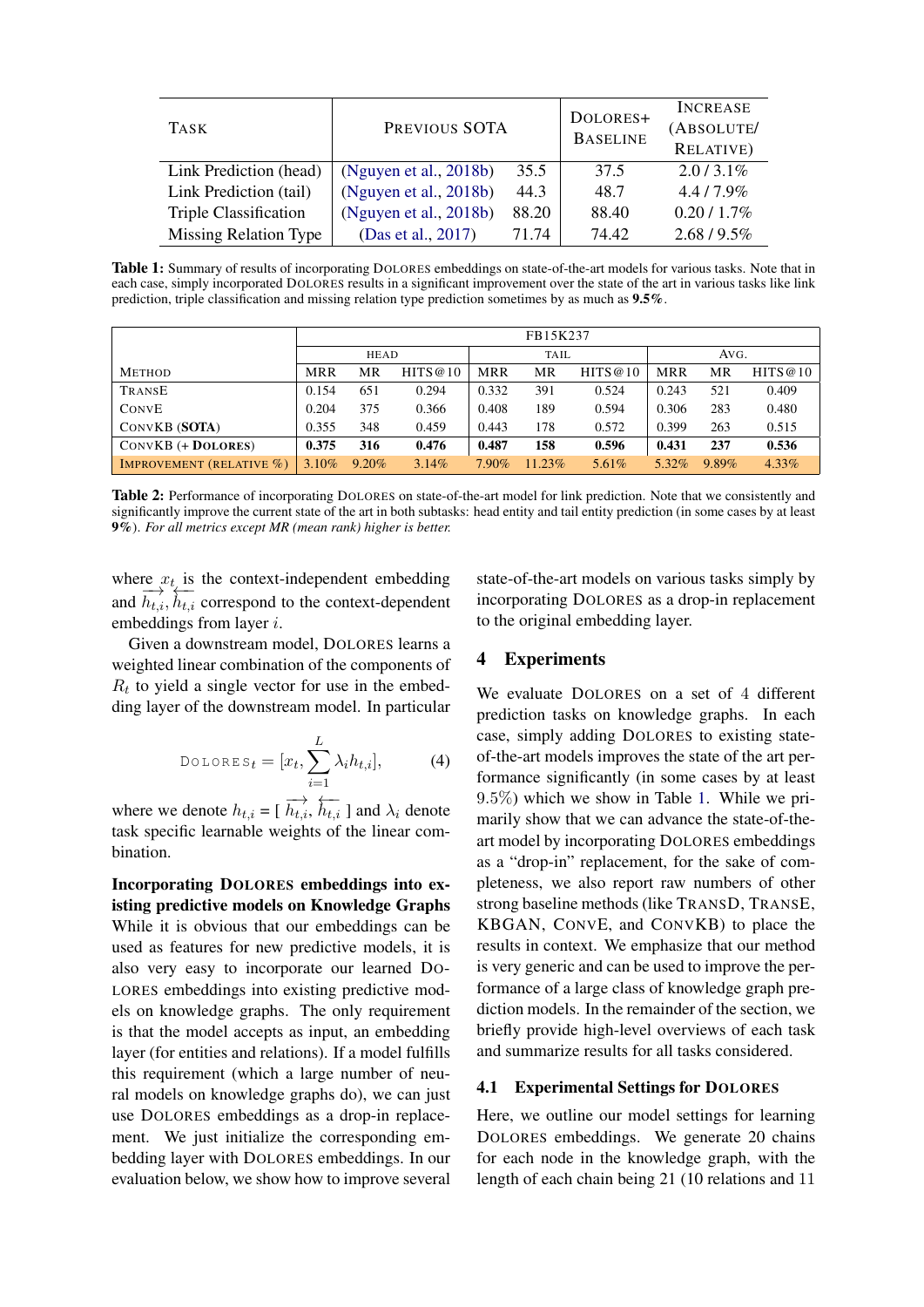entities appear alternately)<sup>[1](#page-6-0)</sup>. Our model uses  $L =$ 4 LSTM layers with 512 units and 32 dimension projections (projected values are clipped elementwise to within  $[-3, 3]$ ). We use residual connections between layers and the batch size is set to 1024 during the training process. We train DO-LORES for 200 epochs on corresponding datasets with dropout (with the dropout probability is set 0.1). Finally, we use Adam as the optimizer with appropriately chosen learning rates based on a validation set.

# 4.2 Evaluation Tasks

We consider three tasks, link prediction, triple classification, and predicting missing relation types [\(Das et al.,](#page-8-5) [2017\)](#page-8-5):

- Link Prediction A common task for knowledge graph completion is link prediction, aiming to predict the missing entity when the other two parts of a triplet (*h, r, t*) are given. In other words, we need to predict *t* given (*h, r*) – *tail-entity prediction* or predict *h* given (*r, t*) – *head entity prediction*. In-line with prior work [\(Dettmers et al.,](#page-8-1) [2018\)](#page-8-1), we report results on link prediction in terms of Mean Reciprocal Rank (MRR), Mean Rank (MR) and Hits@10 on the FB15K-237 dataset in the filtered setting on both sub-tasks: (a) head entity prediction and (b) tail entity prediction. Our results are shown in Table [2.](#page-5-1) Note that the present state-of-the-art model, CONVKB achieves an MRR of (0.375, 0.487) on the head and tail link prediction tasks. Observe that simply incorporating DOLORES significantly improves the head and tail entity prediction performance by 3.10% and 7.90% respectively. Similar improvements are also observed on other metrics like MEAN RANK (MR: lower is better) and HITS  $@10$  (higher is better).
- Triple Classification The task of triple classification is to predict whether a triple (*h, r, t*) is correct or not. Triple classification is a binary classification task widely explored by previous work [\(Bordes et al.,](#page-8-0) [2013;](#page-8-0) [Wang](#page-9-7) [et al.,](#page-9-7) [2014;](#page-9-7) [Lin et al.,](#page-9-8) [2015\)](#page-9-8). Since evaluation of classification needs negative triples,

we choose WN11 and FB13, two benchmark datasets and report the results of our evaluation in Table [3.](#page-6-1) We note that the present state of the art is the CONVKB model. When we add DOLORES to the CONVKB model with our embeddings, observe that we improve the average performance of the state-of-theart model CONVKB slightly by 0.20 points (from 88.20 to 88.40). We believe the improvement achieved by adding DOLORES is smaller in terms of absolute size because the state-of-the-art model already has excellent performance on this task (88.20) suggesting a much slower improvement curve.

<span id="page-6-1"></span>

| <b>METHOD</b>             | <b>WN11</b> | <b>FB13</b> | AVG.  |
|---------------------------|-------------|-------------|-------|
| TRANSE                    | 86.5        | 87.5        | 87.00 |
| TRANSR                    | 85.9        | 82.5        | 84.20 |
| TRANSD                    | 86.4        | 89.1        | 87.75 |
| TRANSG                    | 87.4        | 87.3        | 87.35 |
| CONVKB (SOTA)             | 87.6        | 88.8        | 88.20 |
| <b>CONVKB</b> (+ DOLORES) | 87.5        | 89.3        | 88.40 |

Table 3: Experimental results of triple classification on WN11 and FB13 test sets. TransE is implemented by Nguyen et al. [\(2018a\)](#page-9-24). Except for CONVKB(+ DOLORES), other results are from Nguyen et al. [\(2018a\)](#page-9-24). Bold results are the best ones and underlined results are second-best.

• Missing Relation Types The goal of the third task is to reason on the paths connecting an entity pair to predict missing relation types. We follow Das et al. [\(2017\)](#page-8-5) and use the same dataset released by Neelakantan, Roth, and McCallum [\(2015\)](#page-9-18) which is a subset of FREEBASE enriched with information from CLUEWEB. The dataset consists of a set of triples  $(e_1, r, e_2)$  and the set of paths connecting the entity pair  $(e_1, e_2)$  in the knowledge graph. These triples are collected from CLUEWEB by considering sentences that contain the entity pair in FREE-BASE. Neelakantan et al. [\(2015\)](#page-9-18) infer the relation type by examining the phrase between two entities. We use the same evaluation criterion as used by Das et al. [\(2017\)](#page-8-5) and report our results in Table [4.](#page-7-0) Note that the current state-of-the-art model from Das et al. [\(2017\)](#page-8-5) yields a score of 71.74. Adding DOLORES to the model improves the score to 74.42 yielding a 9.5% improvement.

Altogether, viewing the results on various tasks

<span id="page-6-0"></span><sup>&</sup>lt;sup>1</sup>The total number of chains generated for the training, development, and test sets is at most 300K. Also, we observed no significant differences with larger chains.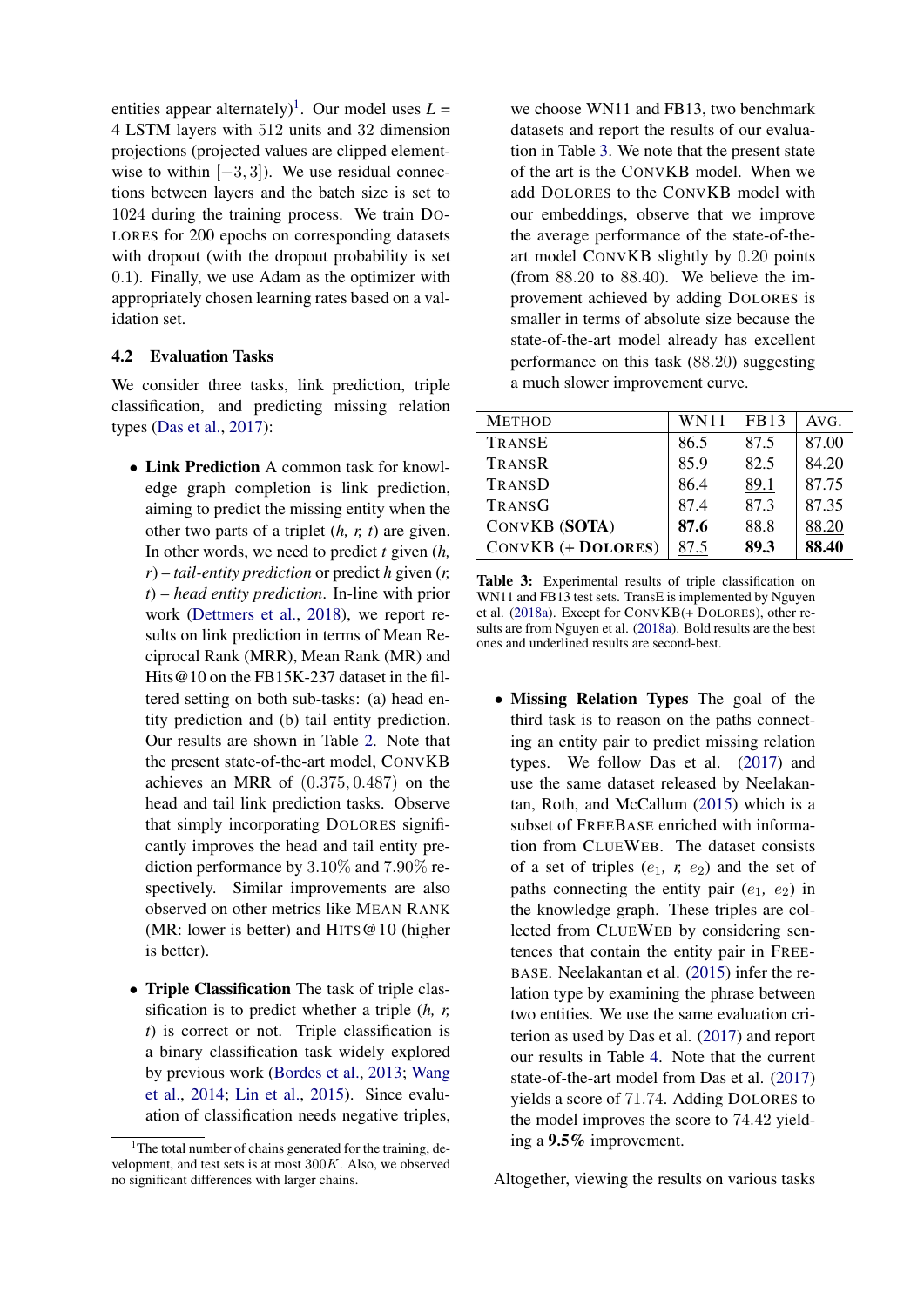<span id="page-7-1"></span>

Figure 3: Relation Categories with best and worst performance for DOLORES in terms of mean rank (lower is better). DOLORES performs exceedingly well on instances where the head entity is specific and tends to perform sub-optimally when the head entity is very generic and broad belonging to categories base, common. Please refer to Error Analysis section for detailed explanation and discussion.

<span id="page-7-0"></span>

| <b>MODEL</b>                          | MAP   |
|---------------------------------------|-------|
| PRA (Lao et al., 2011)                | 64.43 |
| PRA + Bigram (Neelakantan et.al 2015) | 64.93 |
| RNN-Path (Das et.al 2017)             | 68.43 |
| RNN-Path-entity (Das et.al 2017) SOTA | 71.74 |
| RNN-Path-entity (+DOLORES)            | 74.42 |
|                                       |       |

Table 4: Results of missing relation type prediction. RNN-Path-entity [\(Das et al.,](#page-8-5) [2017\)](#page-8-5) is the **state of the art** which yields an improvement of 9.5% (71.74 vs 74.42) on mean average precision (MAP) when incorporated with DOLORES.

holistically, we conclude that simply incorporating DOLORES into existing state-of-the-art models improves their performance and advances the state of the art on each of these tasks and suggests that our embeddings can be effective in yielding performance gains on a variety of predictive tasks.

## 4.3 Error Analysis

In this section, we conduct an analysis of the predictions made when using DOLORES on the link prediction tasks to gain insights into our learned embeddings. To do so, we group the test triples by the first component of their relation (the most abstract concept or level) and compute the mean rank of the tail entity output over each group. We compare this metric against what a simple baseline like TRANSE obtains. This enables us to identify overall statistical patterns that distinguish DOLORES embeddings from baseline embeddings like TRANSE, which in turn boosts the performance of link prediction.

Figure [3](#page-7-1) shows the relation categories for which DOLORES performed the best and the worst relative to baseline TRANSE embeddings in terms of mean rank (lower is better). In particular, Figure [3a](#page-7-1) shows the categories where DOLORES performs the best and reveals categories like food, user, olympics, organization. Note for example, that for triples belonging under the food relation, DOLORES outperforms baseline by TRANSE by a factor of 4 in terms of mean rank. To illustrate this point, we show a few instances of such triples below:

- (A serious man, film-release-region, Hong Kong)
- (Cabaret, film-genre, Film Adaptation)
- (Lou Costello, people-profession, Comedian)

Note that when the head entity is a very specific entity like Louis Costello, our method is very accurate at predicting the correct tail entity (in this case Comedian). TRANSE, on the other hand, makes very poor predictions on such cases. We believe that our method is able to model such cases better because our embeddings, especially for such specific entities, have captured the rich context associated with them from entire paths.

In contrast, Figure [3b](#page-7-1) shows the relation categories that DOLORES performs the worst relative to TRANSE. We note that these correspond to very broad relation categories like common, base, media\_common etc. We list a few triples below to illustrate this point:

• (Psychology, students majoring, Yanni)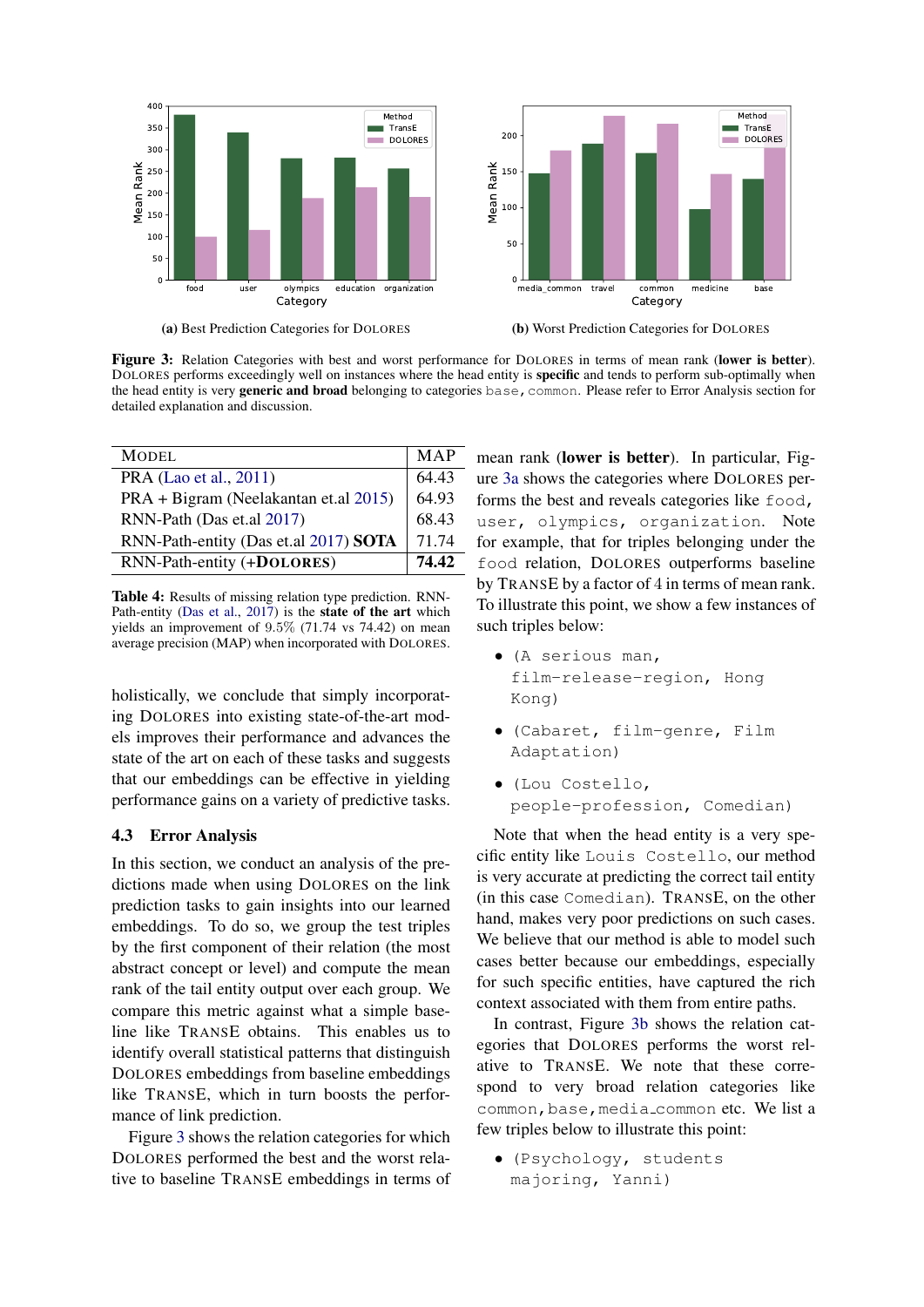- (Decca Records, music-record-label-art ist, Jesseye Norman)
- (Priority Records, music-record-labelartist, Carole King)

Note that such instances are indeed very difficult. For instance, given a very generic entity like Psychology it is very difficult to guess that Yanni would be the expected tail entity. Altogether, our method is able to better model triples where the head entity is more specific compared to head entities which are very broad and general.

## 5 Conclusion

In this paper, we introduce DOLORES, a new paradigm of learning knowledge graph embeddings where we learn not only contextual independent embeddings of entities and relations but also multiple context-dependent embeddings each capturing a different layer of abstraction. We demonstrate that by leveraging connections between three seemingly distinct fields namely: (a) large-scale network analysis, (b) natural language processing and (c) knowledge graphs we are able to learn rich knowledge graph embeddings that are deep and contextualized in contrast to prior models that are typically shallow. Moreover, our learned embeddings can be easily incorporated into existing knowledge graph prediction models to improve their performance. Specifically, we show that our embeddings are not only a "dropin" replacement for existing models that use embedding layers but also significantly improve the state-of-the-art models on a variety of tasks, sometimes by almost 9.5%. Furthermore, our method is inherently online and scales to large data-sets.

Our work also naturally suggests new directions of investigation and research into knowledge graph embeddings. One avenue of research is to investigate the utility of each layer's entity and relation embeddings in specific learning tasks. As was noted by research in computer vision, deep representations learned on one dataset are effective and very useful in transfer-learning tasks [\(Huang et al.,](#page-9-26) [2017\)](#page-9-26). A natural line of investigation thus revolves around precisely quantifying the effectiveness of these learned embeddings across models and data-sets. Lastly, it would be interesting to see if such knowledge graph embeddings can be used in conjunction with natural language processing models used for relation extraction and named entity recognition from raw textual data.

Finally, in a broader perspective, our work introduces two new paradigms of modeling knowledge graphs. First, rather than view a knowledge graph as a collection of triples, we view it as a set of paths between entities. These paths can be represented as a collection of truncated random walks over the knowledge graph and encode rich contextual information between entities and relations. Second, departing from the hitherto wellestablished paradigm of mapping entities and relations to vectors in  $\mathcal{R}^d$  via a mapping function, we learn multiple representations for entities and relations determined by the number of layers in a deep neural network. This enables us to learn knowledge graph embeddings that capture different layers of abstraction – both context-independent and context-dependent allowing for the development of very powerful prediction models to yield superior performance on a variety of prediction tasks.

# References

- <span id="page-8-0"></span>Antoine Bordes, Nicolas Usunier, Alberto Garcia-Duran, Jason Weston, and Oksana Yakhnenko. 2013. Translating embeddings for modeling multirelational data. In *NIPS*.
- <span id="page-8-4"></span>Liwei Cai and William Yang Wang. 2018. Kbgan: Adversarial learning for knowledge graph embeddings. In *NAACL*.
- <span id="page-8-3"></span>Muhao Chen, Yingtao Tian, Xuelu Chen, Zijun Xue, and Carlo Zaniolo. 2018. On2vec: Embeddingbased relation prediction for ontology population. In *Proceedings of the 2018 SIAM International Conference on Data Mining*, pages 315–323. SIAM.
- <span id="page-8-2"></span>Muhao Chen and Carlo Zaniolo. 2017. Learning multifaceted knowledge graph embeddings for natural language processing. In *IJCAI*.
- <span id="page-8-6"></span>Rajarshi Das, Shehzaad Dhuliawala, Manzil Zaheer, Luke Vilnis, Ishan Durugkar, Akshay Krishnamurthy, Alex Smola, and Andrew McCallum. 2018. Go for a walk and arrive at the answer: Reasoning over paths in knowledge bases using reinforcement learning. In *ICLR*.
- <span id="page-8-5"></span>Rajarshi Das, Arvind Neelakantan, David Belanger, and Andrew McCallum. 2017. Chains of reasoning over entities, relations, and text using recurrent neural networks. In *EACL*.
- <span id="page-8-1"></span>Tim Dettmers, Pasquale Minervini, Pontus Stenetorp, and Sebastian Riedel. 2018. Convolutional 2d knowledge graph embeddings. In *AAAI*.